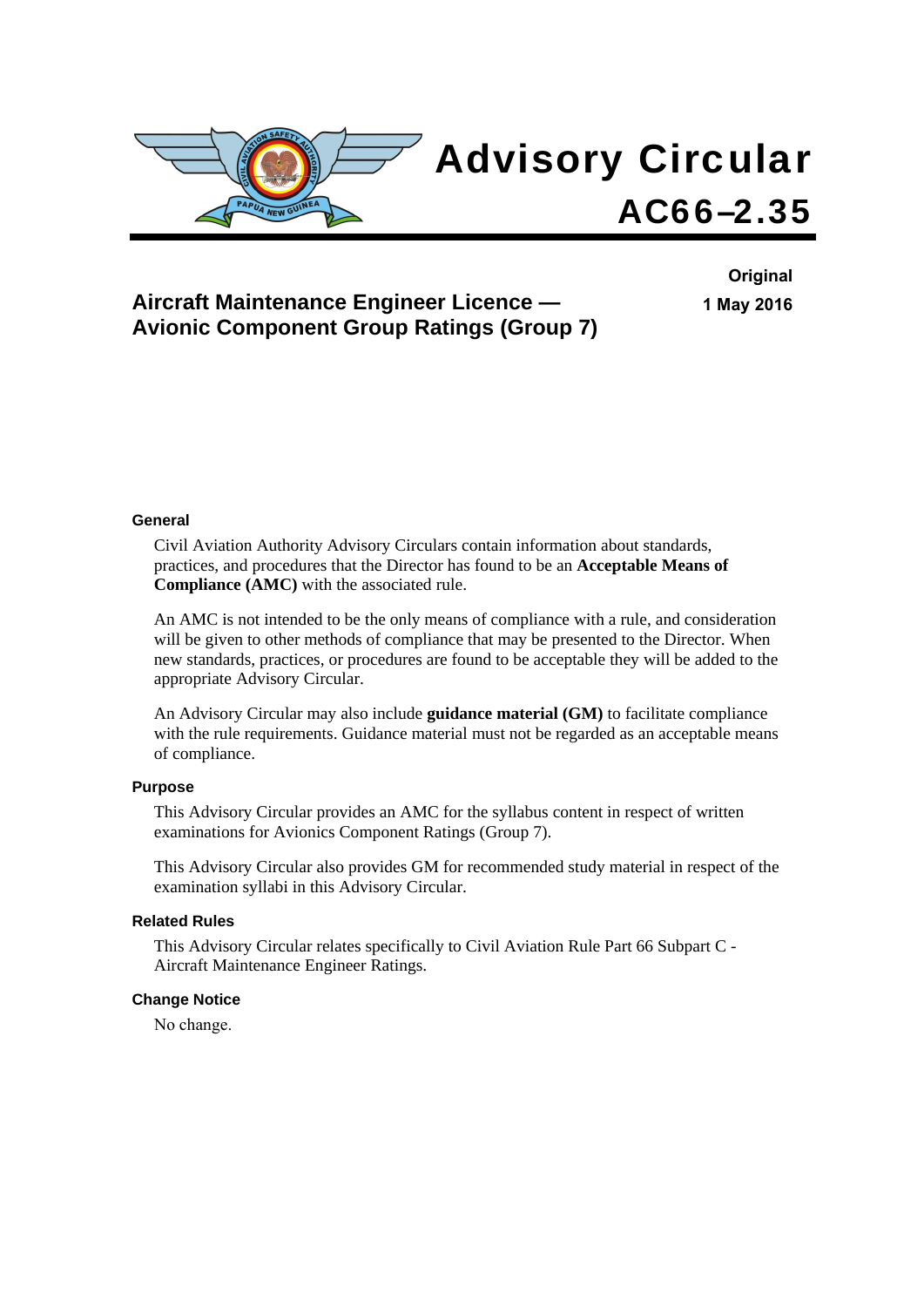# **Table of Contents**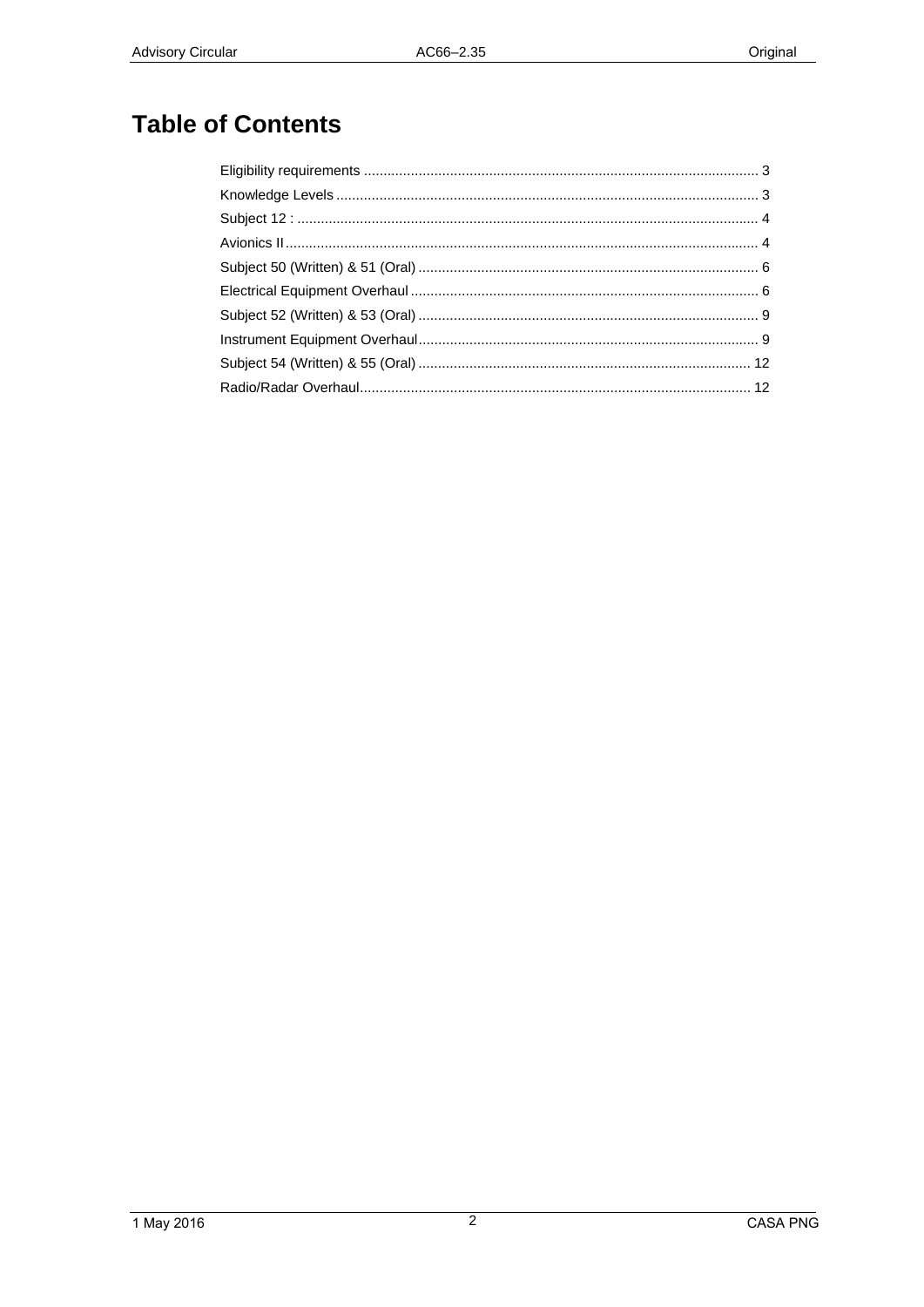### <span id="page-2-1"></span><span id="page-2-0"></span>**Eligibility requirements**

Rule 66.107(3) requires an applicant for an AME group or type rating to have successfully completed examinations acceptable to the Director or a course of training.

The examinations acceptable to the Director should comply with the syllabi contained in this Advisory Circular.

### <span id="page-2-2"></span>**Knowledge Levels**

These syllabi provides for the subject material covered in the Avionic Component Ratings (Group 7) examinations.

Each topic within the syllabi has a level number which provides an indication of the degree or level of knowledge required. There are three level numbers and they are defined as follows:

- Level 1: General appreciation of principles and a broad understanding of the subject.
- Level 2: Comprehension of principles and salient features. Simple relevant calculations may be required.
- Level 3: Detailed knowledge of all aspects of the subject including relevant calculations.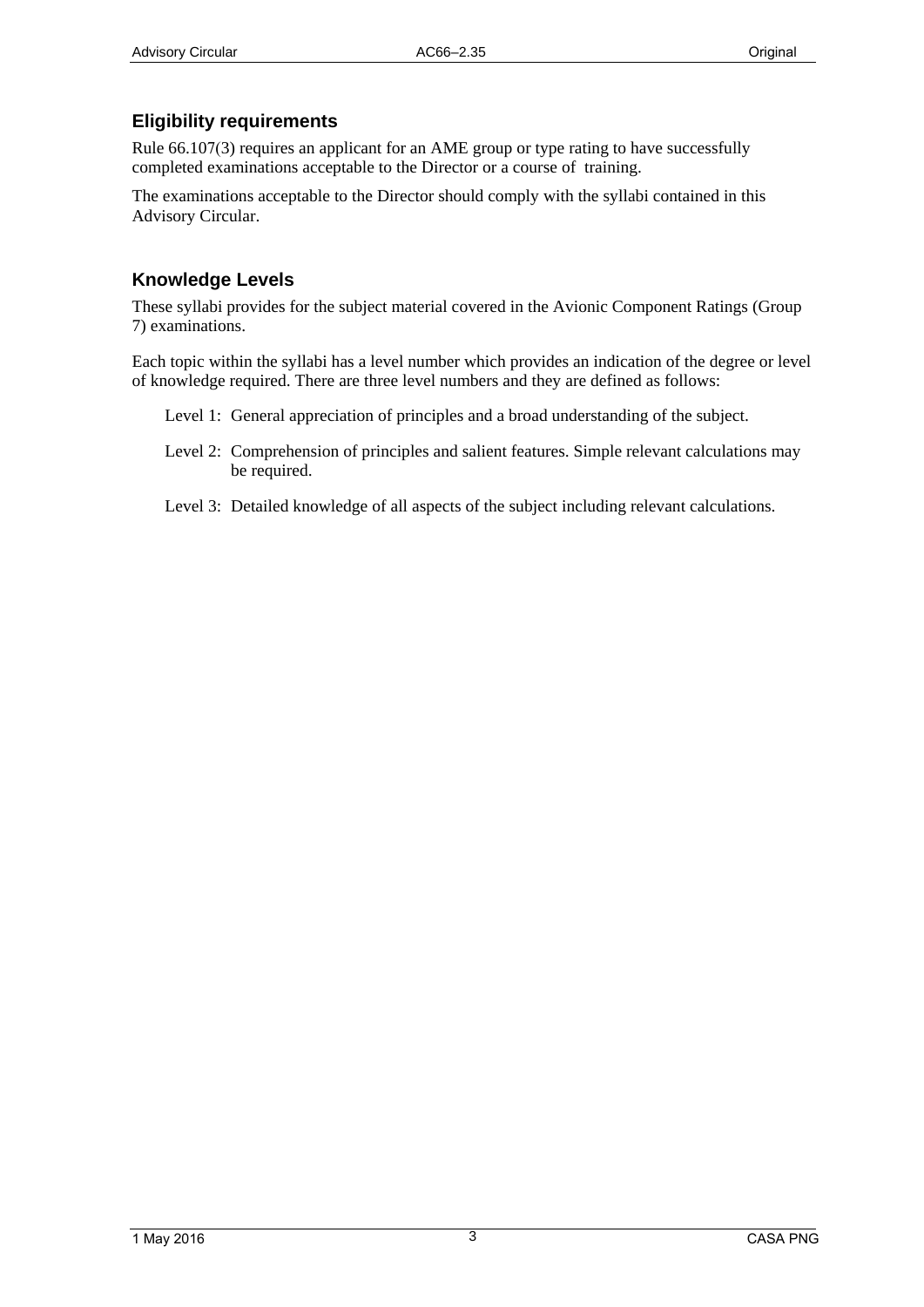### <span id="page-3-1"></span><span id="page-3-0"></span>**Subject 12 :**

### <span id="page-3-2"></span>**Avionics II**

#### **Resource Study Material**

This resource study guide is produced to show where suitable material may be obtained. CAA is not bound to use these books for examining purposes, nor is CAA liable if these books are unavailable at commercial bookshops. You are advised that this list is a sample only. Many other titles may be equally as helpful in preparing for this examination.

| Digital Electronic Technology         | D.C. Green. |
|---------------------------------------|-------------|
| <b>Digital Techniques and Systems</b> | D.C. Green. |
| Microelectronics in Aircraft          | Pallett.    |

| 1. | <b>NUMBER SYSTEMS</b>                  | $\overline{2}$ | Comprehend the Decimal, Octal, Binary and<br>hexadecimal numbering systems.                                                                        |
|----|----------------------------------------|----------------|----------------------------------------------------------------------------------------------------------------------------------------------------|
|    |                                        |                | Know how to add and subtract in Binary Arithmetic.                                                                                                 |
|    |                                        |                | Comprehend the principles of number complements.                                                                                                   |
|    |                                        |                | Comprehend the principles of signed two's complement<br>notation.                                                                                  |
|    |                                        |                | Know how to add in Binary Coded Decimal (BCD)<br>arithme<br>tic.                                                                                   |
|    |                                        |                | Know of the Gray code and understand its uses.                                                                                                     |
|    |                                        |                | Know the fundamentals of Boolean Algebra and how<br>gates are used to implement Boolean operations.                                                |
| 2. | <b>SHIFT REGISTERS</b>                 | $\overline{2}$ | Comprehend the principle of operation of flip-flops and<br>their use within a computer. (Counters, shift registers<br>and memory storage devices). |
|    |                                        |                | Know the basic concepts of serial-in, parallel-out<br>parallel-in, serial-out data applicable to a four bit<br>register.                           |
| 3. | D/A, A/D                               | $\overline{2}$ | Know how data is converted from analog to digital and<br>digital to analog.                                                                        |
| 4. | <b>COMPUTER</b><br><b>ARCHITECTURE</b> | $\mathbf{1}$   | Comprehend the principle functions of the basic building<br>blocks which comprise a digital computer.                                              |
|    |                                        |                | Know the different types of ROM and the differences<br>between a Read Only Memory (ROM) and a Random<br>Access Memory (RAM).                       |
|    |                                        | $\mathbf{1}$   | Know the various input/output devices that may be used<br>with a typical computer system.                                                          |
|    |                                        |                | Know the function of buses within a computer.                                                                                                      |
|    |                                        |                | Comprehend the meaning of the terms software,<br>firmware, hardware, label and address.                                                            |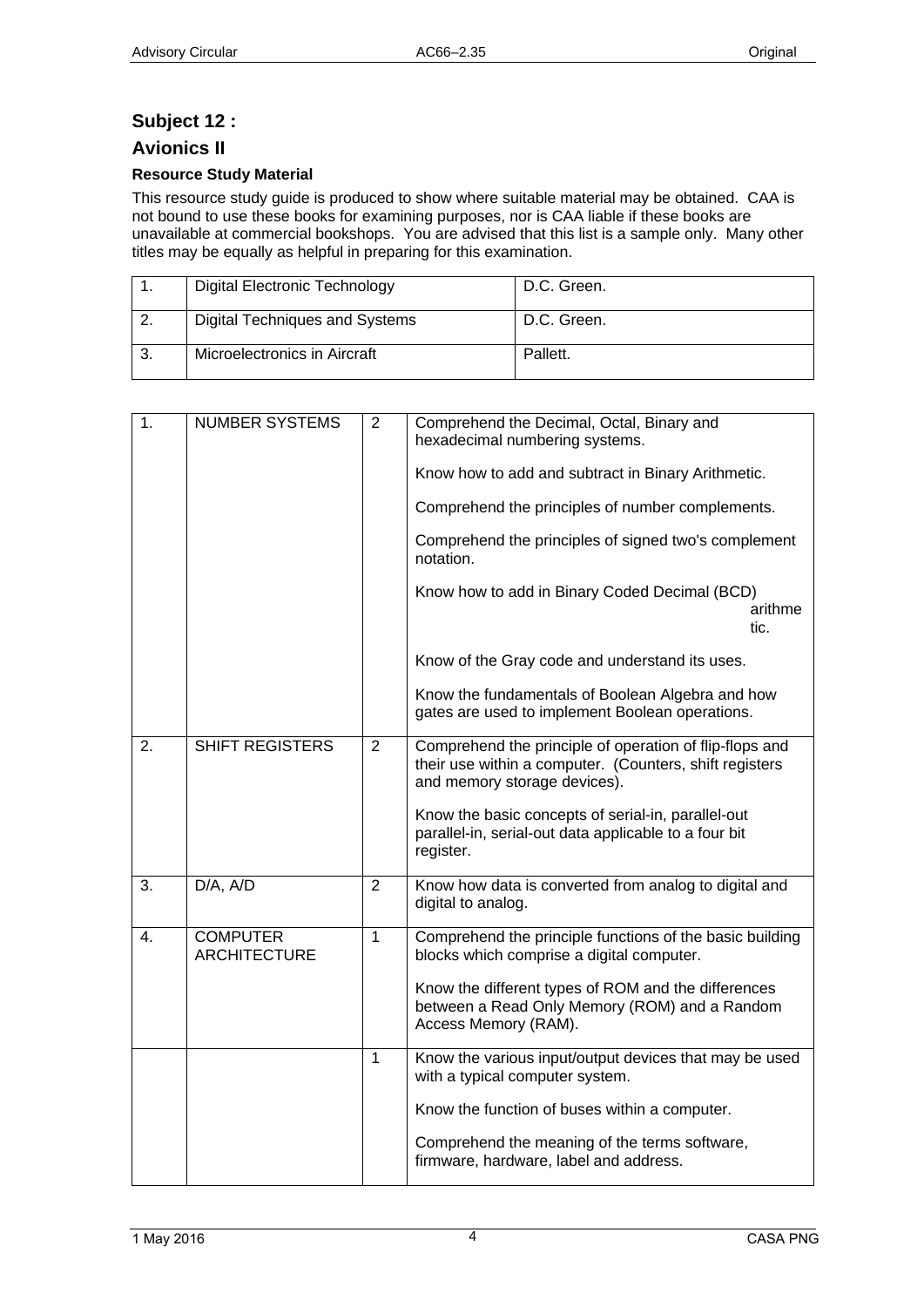| 5.             | DATA BUSES         | 2              | Comprehend how numeric data transfer is accomplished<br>by using Binary Coded Decimal (BCD).                                                                 |
|----------------|--------------------|----------------|--------------------------------------------------------------------------------------------------------------------------------------------------------------|
|                |                    |                | Know of the ASCII code and understand its uses.                                                                                                              |
|                |                    |                | Comprehend the function of data buses between<br>systems in an aircraft.                                                                                     |
| 6.             | <b>MULTIPEXING</b> | 2              | Comprehend the basic principles of multiplexing. (Data<br>transfer and time division.)                                                                       |
| 7 <sub>1</sub> | <b>ESD</b>         | $\overline{2}$ | Know the effects of Electro Static Discharge with respect<br>to electronic components, and the associated<br>precautions to be observed.                     |
| 8.             | <b>DISPLAYS</b>    | $\overline{2}$ | Comprehend the principles of operation of de-coder<br>drivers, gas-discharge tubes, fluorescent displays,<br>incandescent tubes and liquid-crystal displays. |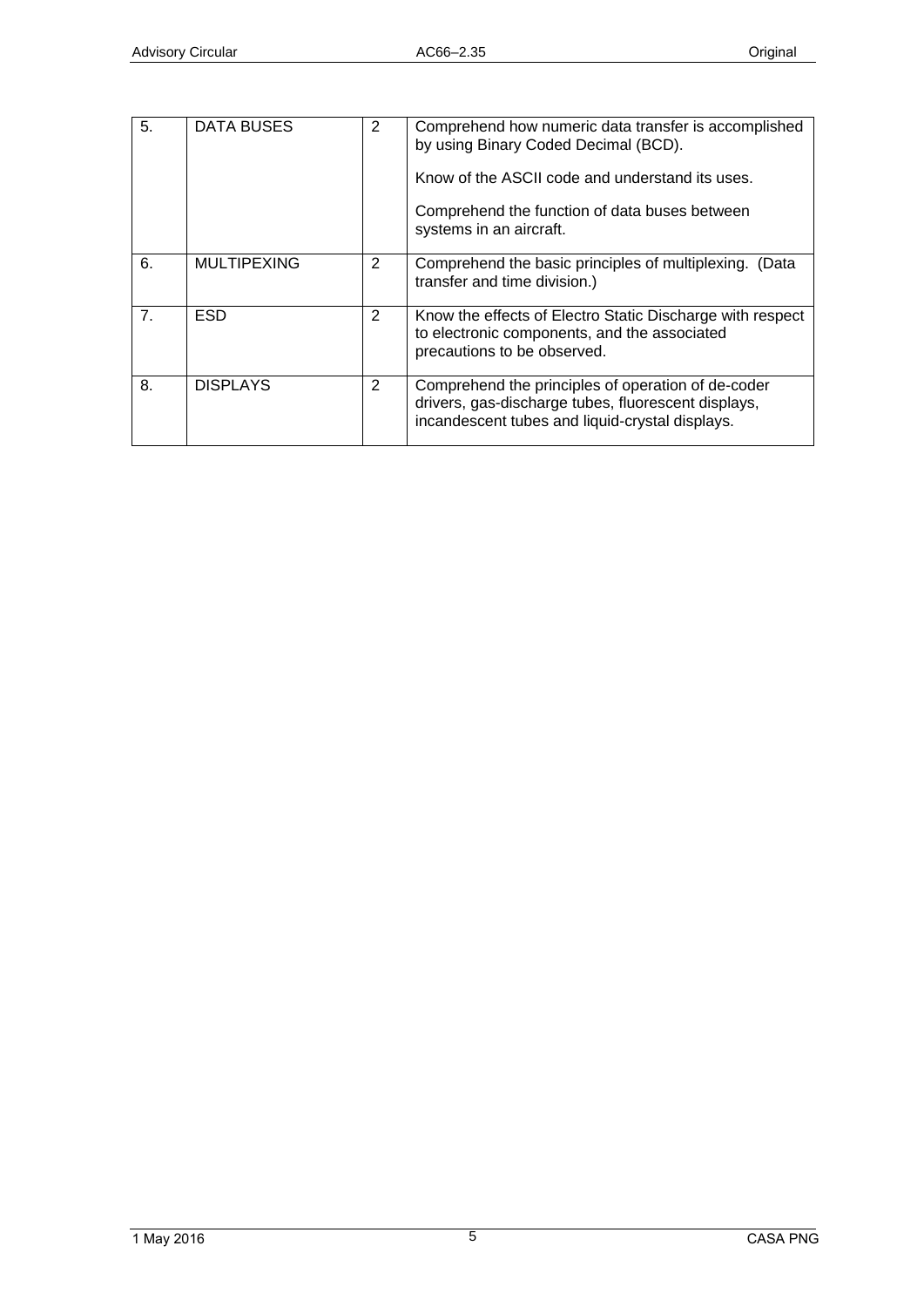# <span id="page-5-1"></span><span id="page-5-0"></span>**Subject 50 (Written) & 51 (Oral)**

### <span id="page-5-2"></span>**Electrical Equipment Overhaul**

### **Resource Study Material**

Vendor Maintenance Manuals applicable to the specific items of equipment listed in this curriculum.

#### **Scope of the Subject**

| <b>ELECTRICAL COMPONENTS</b>          | <b>SPECIMEN MAKE AND MODEL</b>                              |  |  |  |  |  |
|---------------------------------------|-------------------------------------------------------------|--|--|--|--|--|
| <b>Engine Starter</b>                 | Prestolite MZ4216.                                          |  |  |  |  |  |
| <b>DC</b> Generator                   | Delco Remy 12 V.                                            |  |  |  |  |  |
| Alternator                            | Prestolite/Motorcraft ALU 8421.                             |  |  |  |  |  |
| Starter/Generator                     | Lear-Seigler 23032 series.                                  |  |  |  |  |  |
| <b>Auxiliary Fuel Pump</b>            | Weldon.                                                     |  |  |  |  |  |
| <b>Trim Actuators</b>                 | CALCO 8222.M7. Fitted to HU 369 or<br>candidate may select. |  |  |  |  |  |
| <b>Auto Pilot Actuators</b>           | Candidate may select.                                       |  |  |  |  |  |
| <b>TACHO Generators (various)</b>     | Candidate may choose.                                       |  |  |  |  |  |
| Electric Motors (various)             | Candidate may choose.                                       |  |  |  |  |  |
| Electronic Relay (various)            | Candidate may choose.                                       |  |  |  |  |  |
| Mechanical Relay (various)            | Candidate may choose.                                       |  |  |  |  |  |
| Magneto                               | Bendix 1200/2000 series.                                    |  |  |  |  |  |
| <b>Control Transformers (various)</b> | Candidate may choose.                                       |  |  |  |  |  |
| <b>Auxiliary Starting Devices</b>     | Bendix shower of sparks.                                    |  |  |  |  |  |
| Electro-Hydraulic Components          | Cessna Power Pack.                                          |  |  |  |  |  |
| Ignition Switches                     | Bendix.                                                     |  |  |  |  |  |
| <b>Carbon Pile Regulators</b>         | Eclipse 1032.                                               |  |  |  |  |  |
| <b>Combustion Heaters</b>             | Janitrol.                                                   |  |  |  |  |  |

*NOTE: The following books are acceptable alternatives to the A & P Handbooks. EA-ITP-GB General, EA-ITP-AB Airframe, EA-ITP-P Powerplant.* 

| $\mathbf{1}$ . | <b>COMPONENT</b><br><b>OPERATING</b><br><b>THEORY</b><br><b>CONSTRUCTION</b> |    | Understand the construction and theory of operation of<br>the listed electrical components.                                                                                                                                            |
|----------------|------------------------------------------------------------------------------|----|----------------------------------------------------------------------------------------------------------------------------------------------------------------------------------------------------------------------------------------|
| 2.             | OVERHAUL<br><b>PRINCIPLES &amp;</b><br><b>PRACTICES</b>                      | 2. | Understand the procedures commonly used in the<br>dis-assembly, reconditioning, repair, reassembly,<br>function testing and performance recording of equipment<br>from the above list to approved or manufacturer's<br>specifications. |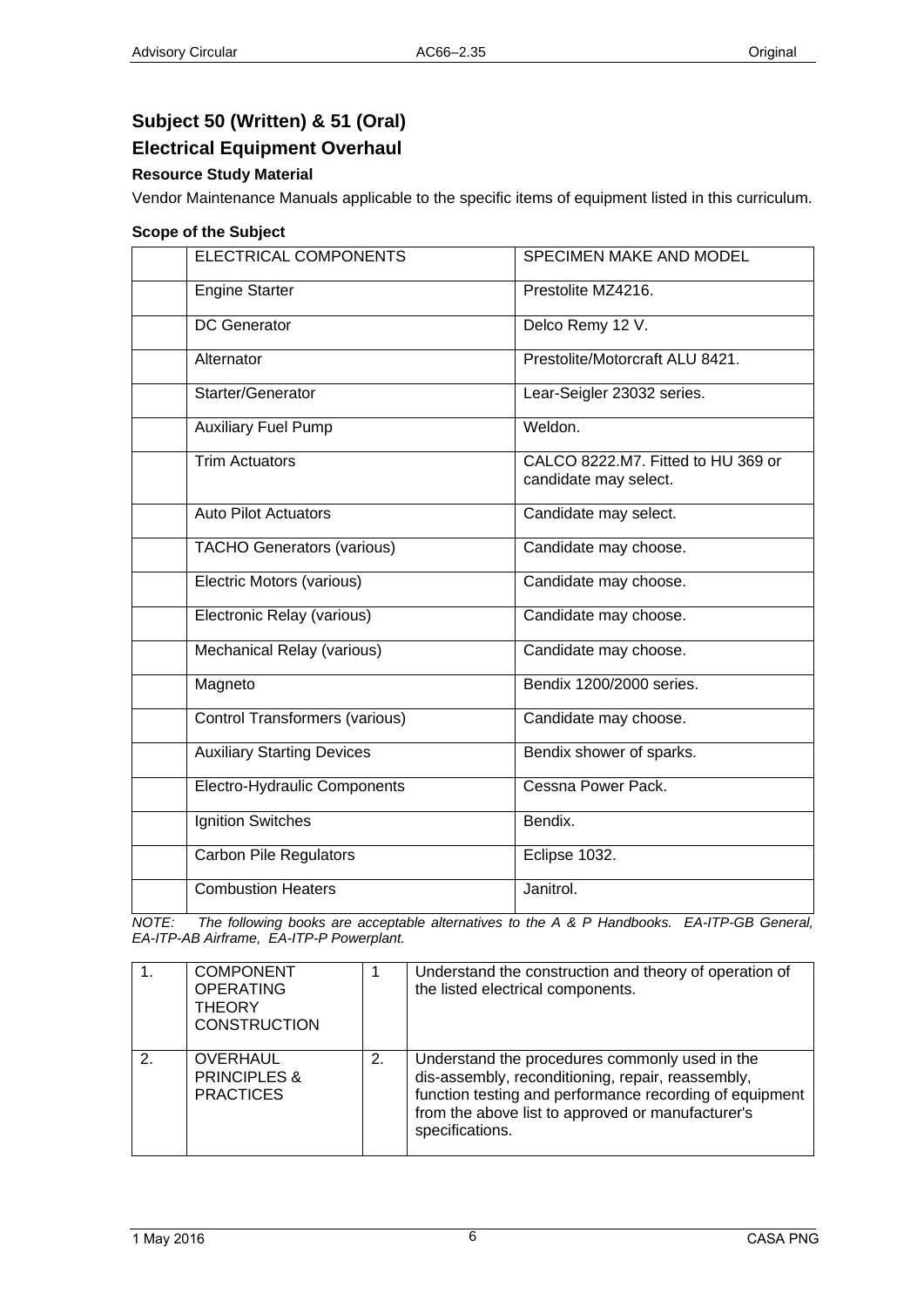| 3.               | <b>FAULT DETECTION</b>                      | 3.               | Know how to fault find by the following detection<br>techniques:<br>voltage;<br>current;<br>$\bullet$<br>flow diagrams.                                                                                                                                                                                         |
|------------------|---------------------------------------------|------------------|-----------------------------------------------------------------------------------------------------------------------------------------------------------------------------------------------------------------------------------------------------------------------------------------------------------------|
| $\overline{4}$ . | <b>DISCRETE</b><br><b>COMPONENTS</b>        | $\mathbf{4}$ .   | Know how to check the condition of discrete<br>components including:<br>resistors;<br>capacitors;<br>$\bullet$<br>semi-conductor devices including diodes;<br>$\bullet$<br>transistors and integrated circuits for all common<br>$\bullet$<br>applications.                                                     |
| 5.               | ESD'S3                                      |                  | Know the precautions to be observed in the handling<br>and installation of electro-static sensitive devices and<br>LRU's containing such devices.                                                                                                                                                               |
| 6.               | <b>TEST EQUIPMENT</b>                       | 2.               | Understand the construction, control and maintenance of<br>test beds for electrical components.                                                                                                                                                                                                                 |
|                  |                                             | $\overline{3}$ . | Understand the use and care of test equipment such as:<br>digital and moving coil multi-meters;<br>frequency meters;<br>$\bullet$<br>Tachometers;<br>$\bullet$<br>meggers;<br>$\bullet$<br>HT insulation testers;<br>$\bullet$<br>thermo-couple testers;<br>$\bullet$<br>dedicated special to type instruments. |
| 7.               | <b>SPECIAL OVERHAUL</b><br><b>PROCESSES</b> | $\overline{2}$   | Understand the following processes:<br>commutator machining;<br>$\bullet$<br>mica undercutting;<br>$\bullet$<br>alodining;<br>$\bullet$<br>painting/paint stripping;<br>$\bullet$<br>varnishing;<br>$\bullet$<br>glass bead.                                                                                    |
| 8.               | <b>BATTERIES</b>                            | 3                | Know the maintenance procedures and practices<br>associated with lead acid and nickel cadmium batteries.                                                                                                                                                                                                        |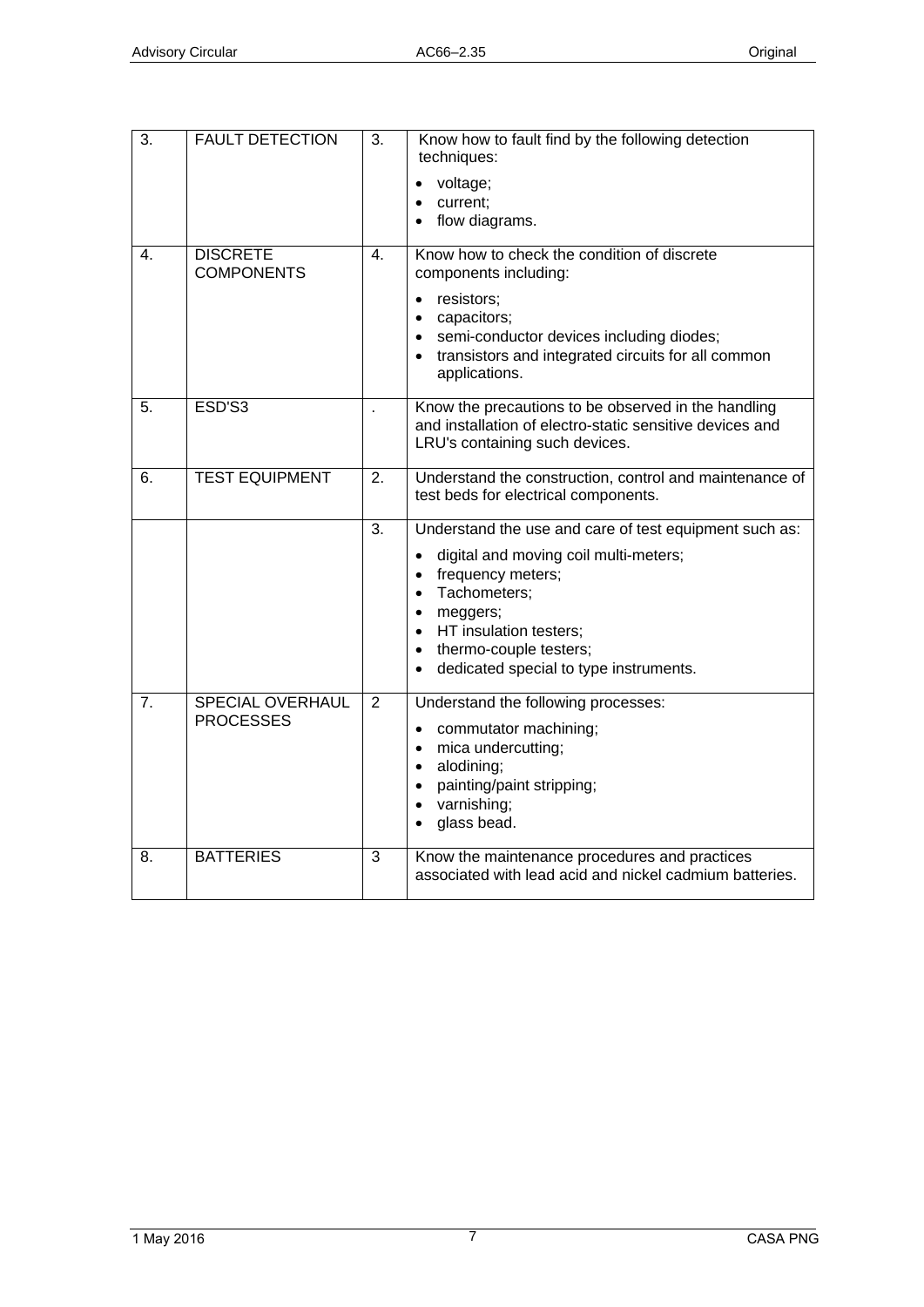| 9. | <b>WORKSHOP</b><br><b>ADMINISTRATION &amp;</b><br><b>CONTROL</b> | 1              | Understand a typical overhaul workshop layout with<br>special emphasis on:<br>humidity control;<br>cleanliness;<br>$\bullet$<br>location of bays;<br>$\bullet$<br>location of test beds;<br>$\bullet$<br>safety.                                       |
|----|------------------------------------------------------------------|----------------|--------------------------------------------------------------------------------------------------------------------------------------------------------------------------------------------------------------------------------------------------------|
|    |                                                                  | 2              | Understand a typical Quality Control System for the<br>overhaul of electrical equipment.                                                                                                                                                               |
|    |                                                                  | 3              | Know a typical recording and documentation system for<br>equipment overhaul with special emphasis on:<br>modifications;<br>design procedure;<br>$\bullet$<br>overhaul documentation;<br>$\bullet$<br>technical directives;<br>$\bullet$<br>AD control. |
|    |                                                                  | 2              | Understand the stores procedure and control for a<br>typical overhaul facility.                                                                                                                                                                        |
|    |                                                                  | $\overline{3}$ | Know the layout and operating procedure for battery<br>rooms, including:<br>special equipment;<br>ventilation;<br>safety.                                                                                                                              |
|    |                                                                  | 3              | Understand the layout and use of manufacturers service<br>information, parts manuals and electrical wiring<br>diagrams associated with the various electrical<br>equipment specified in this curriculum.                                               |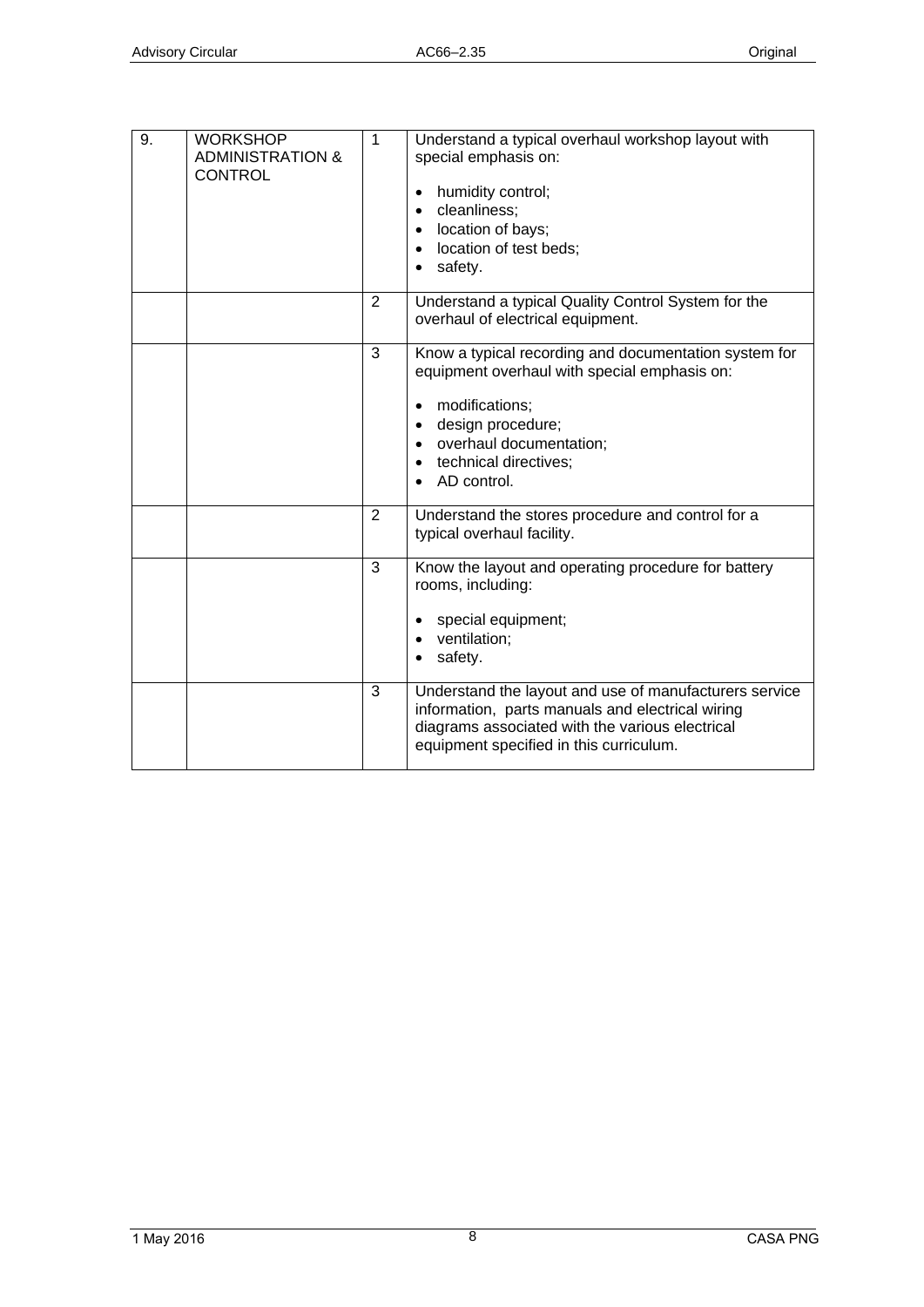### <span id="page-8-1"></span><span id="page-8-0"></span>**Subject 52 (Written) & 53 (Oral)**

### <span id="page-8-2"></span>**Instrument Equipment Overhaul**

### **Resource Study Material**

Vendor Maintenance Manuals applicable to the specific items of equipment listed in this curriculum.

#### **Scope of the Subject**

|          | <b>ELECTRICAL COMPONENTS</b> |  |  |                      | SPECIMEN MAKE AND MODEL |  |  |             |  |
|----------|------------------------------|--|--|----------------------|-------------------------|--|--|-------------|--|
| $\cdots$ |                              |  |  | $\sim$ $\sim$ $\sim$ | .                       |  |  | $-1$ $   -$ |  |

*NOTE: The following books are acceptable alternatives to the A & P Handbooks. EA-ITP-GB General, EA-ITP-AB Airframe, EA-ITP-P Powerplant.* 

| 1. | <b>COMPONENT</b> | $\mathbf{1}$ | Understand the construction and theory of operation of |
|----|------------------|--------------|--------------------------------------------------------|
|    | CONSTRUCTION&    |              | the following components:                              |
|    | <b>OPERATION</b> |              |                                                        |
|    |                  |              | Altimeters.<br>$\bullet$                               |
|    |                  |              | United instruments 5934 series.                        |
|    |                  |              | Airspeed Indicator.<br>$\bullet$                       |
|    |                  |              | United instruments 8000 series.<br>$\bullet$           |
|    |                  |              | Directional Gyro.<br>$\bullet$                         |
|    |                  |              | EDO Air (Sigma TEK) 4000 series.<br>$\bullet$          |
|    |                  |              | Artificial Horizon.<br>$\bullet$                       |
|    |                  |              | EDO Air (Sigma TEK) 5000 series.<br>$\bullet$          |
|    |                  |              | Turn and Slip.<br>$\bullet$                            |
|    |                  |              | RC Allen 28 series.<br>$\bullet$                       |
|    |                  |              | Position Indicators.<br>$\bullet$                      |
|    |                  |              | Candidate to select examples.<br>$\bullet$             |
|    |                  |              | Tachometers.<br>$\bullet$                              |
|    |                  |              | GEC series.<br>$\bullet$                               |
|    |                  |              | Temperature and Pressure Sensing.<br>$\bullet$         |
|    |                  |              | Engine and Airframe Instruments.<br>$\bullet$          |
|    |                  |              | Candidate to select examples.<br>$\bullet$             |
|    |                  |              | Vertical Speed Indicator.<br>$\bullet$                 |
|    |                  |              | United 7000 series.<br>$\bullet$                       |
|    |                  |              | Direct Reading Compass.<br>$\bullet$                   |
|    |                  |              | Airpath Model.<br>$\bullet$                            |
|    |                  |              | Remote Reading Compass.<br>$\bullet$                   |
|    |                  |              | King KCS 55A.<br>$\bullet$                             |
|    |                  |              | EDO Air NSD 306.<br>$\bullet$                          |
|    |                  |              | <b>Flight Directors</b><br>$\bullet$                   |
|    |                  |              | EDO Air IU 367.<br>$\bullet$                           |
|    |                  |              | King KI 525 A.<br>$\bullet$                            |
|    |                  |              | King KFC 200-300.<br>$\bullet$                         |
|    |                  |              | Auto Pilot.<br>$\bullet$                               |
|    |                  |              | Century 3.<br>$\bullet$                                |
|    |                  |              | Cessna 300 series Navomatic.<br>$\bullet$              |
|    |                  |              | King KFC 200-300.<br>$\bullet$                         |
|    |                  |              |                                                        |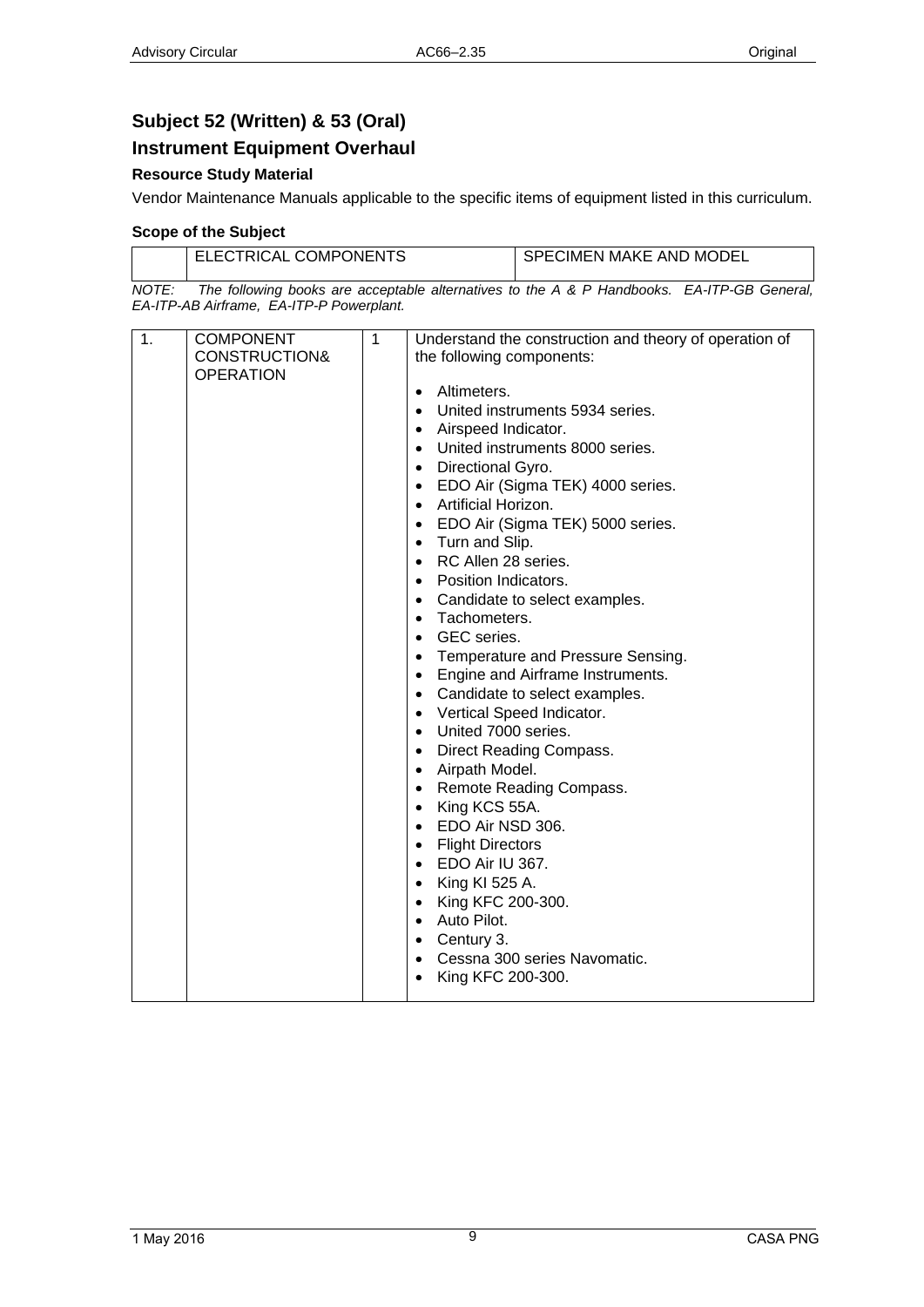| 2. | OVERHAUL<br><b>PRINCIPLES &amp;</b><br><b>PRACTICES</b> | $\overline{2}$ | Know accepted procedures used in the dis-assembly,<br>reconditioning, repair, replacement, reassemble,<br>functional testing and performance recording of the<br>above instrument equipment to approve manufacturers'<br>specifications.                                                                                                                                                                                                                                                                                                                                                                                                                                    |
|----|---------------------------------------------------------|----------------|-----------------------------------------------------------------------------------------------------------------------------------------------------------------------------------------------------------------------------------------------------------------------------------------------------------------------------------------------------------------------------------------------------------------------------------------------------------------------------------------------------------------------------------------------------------------------------------------------------------------------------------------------------------------------------|
|    | <b>OVERHAUL</b><br>PRINCIPLES&<br><b>PRACTICES</b>      | $\overline{2}$ | Be aware of the common techniques for measurement,<br>adjustment and calibration of:<br>magnetism of tacho rotors;<br>dynamic balance of Gyro rotors;<br>$\bullet$<br>temperature compensation of AD instruments;<br>$\bullet$<br>airflow through Gyros;<br>$\bullet$<br>electrical, magnetic, pressure and suction types of<br>$\bullet$<br>indicating, recording and reference instruments and<br>indicators.                                                                                                                                                                                                                                                             |
|    |                                                         | 3              | Know how to check the condition of discrete<br>components, including:<br>resistors;<br>$\bullet$<br>capacitors;<br>$\bullet$<br>semi conductors, including diodes;<br>$\bullet$<br>transistors and integrated circuits for all common<br>$\bullet$<br>applications.                                                                                                                                                                                                                                                                                                                                                                                                         |
|    |                                                         | 3              | Know how to find fault by:<br>gain comparison;<br>• voltage;<br>• current;<br>• signal deflection;<br>component replacement.                                                                                                                                                                                                                                                                                                                                                                                                                                                                                                                                                |
| 3  | <b>TEST EQUIPMENT</b>                                   | 3              | Understand fully the use and care of the following test<br>equipment:<br>water and mercury manometers;<br>Gyro tables;<br>tacho calibrators;<br>vacuum chambers;<br>instrument lathe;<br>magnetising/de-magnetising equipment;<br>$\bullet$<br>magnifying lenses;<br>$\bullet$<br>AC/DC power supplies;<br>$\bullet$<br>clean air supplies;<br>$\bullet$<br>dedicated auto-pilot test rigs;<br>$\bullet$<br>oscilloscopes;<br>$\bullet$<br>barometer;<br>$\bullet$<br>thermocouple test sets;<br>$\bullet$<br>digital meters;<br>$\bullet$<br>analogue meters;<br>$\bullet$<br>dead weight testers;<br>$\bullet$<br>capacitance fuel gauge test rigs;<br>signal generators. |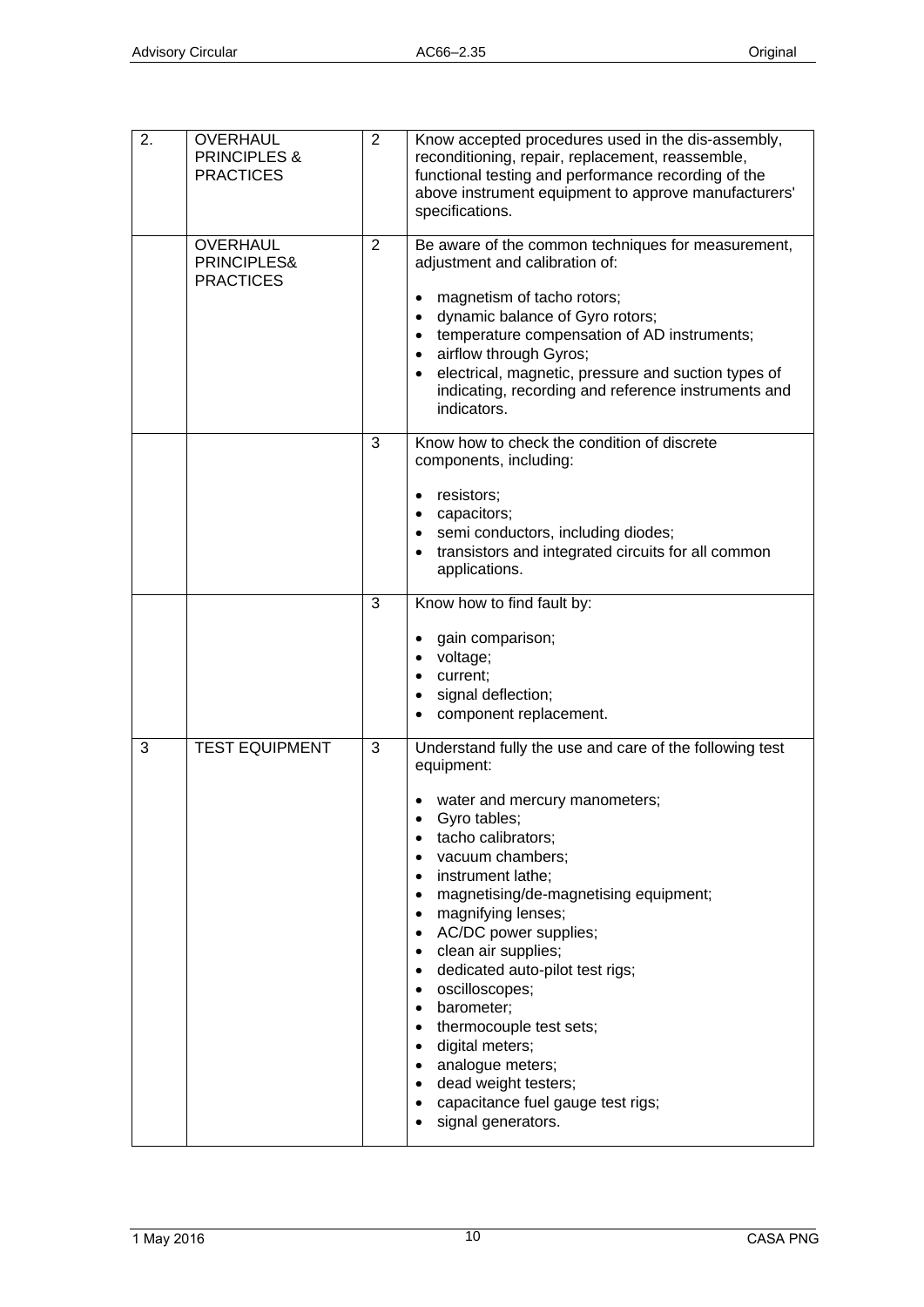| 4. | SPECIAL OVERHAUL<br><b>PROCESSES</b>                             | 2              | sonic cleaning;<br>$\bullet$<br>machining;<br>$\bullet$<br>painting/paint stripping;<br>$\bullet$<br>varnishing;<br>$\bullet$<br>preservation/hermetic sealing;<br>$\bullet$<br>nitrogen purge/sealing;<br>$\bullet$<br>precision soldering techniques;<br>$\bullet$<br>printed circuit board repair.      |
|----|------------------------------------------------------------------|----------------|------------------------------------------------------------------------------------------------------------------------------------------------------------------------------------------------------------------------------------------------------------------------------------------------------------|
| 5  | <b>WORKSHOP</b><br><b>ADMINISTRATION &amp;</b><br><b>CONTROL</b> | $\mathbf{1}$   | Understand a typical approved overhaul workshop<br>layout with special emphasis on:<br>humidity control;<br>$\bullet$<br>cleanliness;<br>$\bullet$<br>location of bays;<br>$\bullet$<br>location of test facilities;<br>$\bullet$<br>safety;<br>$\bullet$<br>electro static discharge sensitive devices.   |
|    |                                                                  | $\overline{2}$ | Understand a typical Quality Control System for the<br>overhaul of instrument equipment.                                                                                                                                                                                                                   |
|    |                                                                  | $\overline{2}$ | Understand the stores procedure and control for a<br>typical overhaul facility.                                                                                                                                                                                                                            |
|    |                                                                  | 3<br>3         | Know a typical recording and documentation system for<br>instrument equipment overhaul with special emphasis<br>on:<br>modifications;<br>$\bullet$<br>overhaul documentation;<br>$\bullet$<br>technical directives;<br>$\bullet$<br>AD control.<br>Understand the layout and use of manufacturers' service |
|    |                                                                  |                | information, parts manuals and electrical wiring<br>diagrams associated with the various instrument<br>equipment specified in this curriculum.                                                                                                                                                             |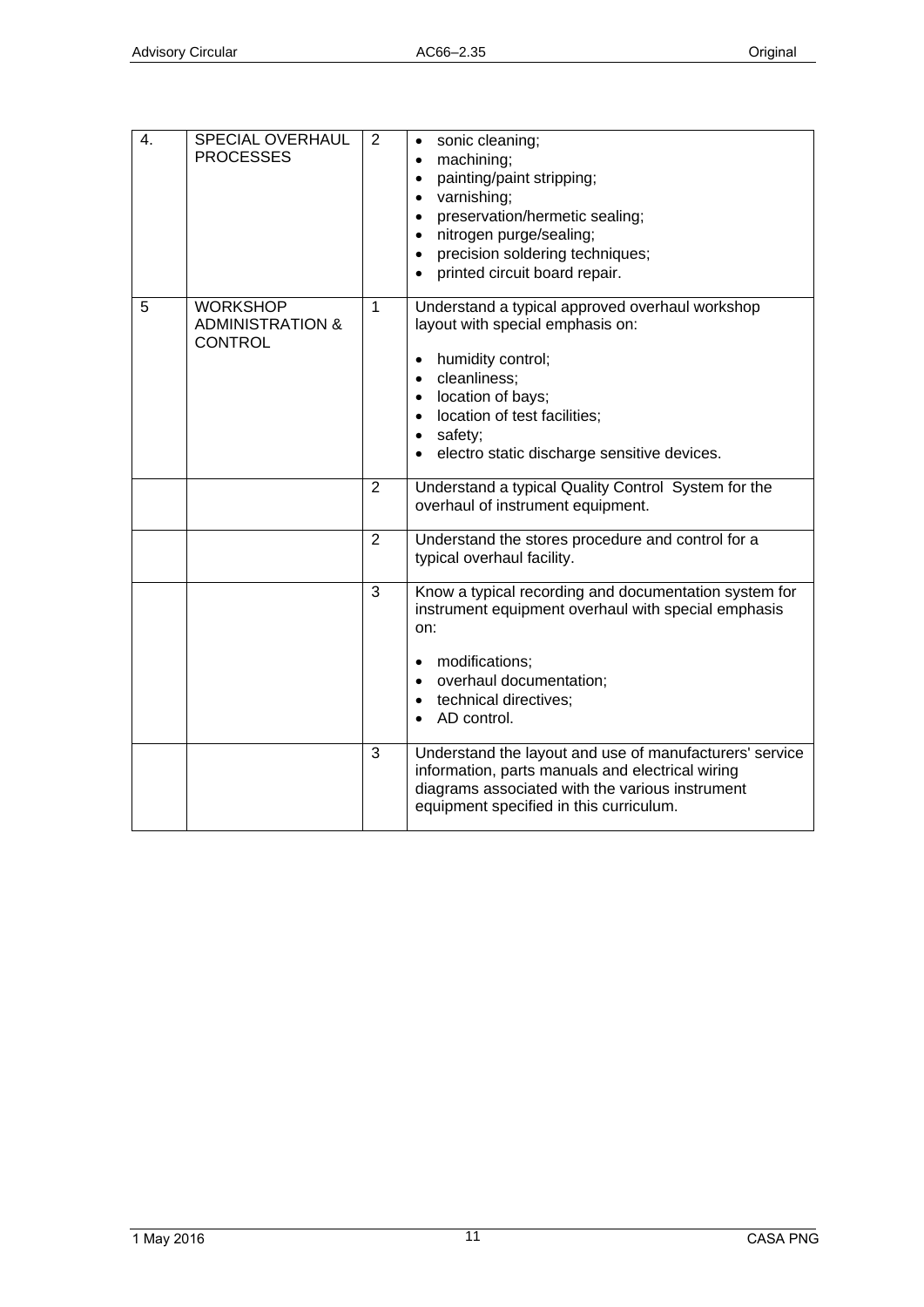# <span id="page-11-1"></span><span id="page-11-0"></span>**Subject 54 (Written) & 55 (Oral)**

### <span id="page-11-2"></span>**Radio/Radar Overhaul**

### **Resource Study Material**

Vendor Maintenance Manuals applicable to the specific items of equipment listed in this curriculum.

#### **Scope of the Subject**

| <b>EQUIPMENT - MAKE &amp; MODEL</b> | <b>SUB-ASSEMBLIES</b>                               |
|-------------------------------------|-----------------------------------------------------|
| Audio System Components             | <b>Intercommunication Audio Selector</b>            |
| King KMA 24 Series                  | Panels.                                             |
| King KMA 20                         | Audio Mixing and Distribution                       |
| King KAA 445/455                    | Systems.                                            |
|                                     | <b>Public Address and Entertainment</b><br>Systems. |
|                                     | Head-sets and Microphone Installations.             |
|                                     | Cockpit Voice Recorders.                            |
| <b>VHF</b>                          | Transmitter/Receiver.                               |
| King KX 175 NAV/COMM                | VHF DF Module.                                      |
| Collins VHF20                       | Control Panel.                                      |
| King KY 92/197                      |                                                     |
| <b>HF</b>                           | Transmitter/Modulator.                              |
| Sunair ASB 100                      | Receiver.                                           |
| King KHF 950                        | Control Panel.                                      |
|                                     | Antenna Coupler.                                    |
|                                     | Antenna Switching Unit.                             |
| <b>SELCAL</b>                       | <b>SELCAL Decoder.</b>                              |
| King KHF 950                        |                                                     |
| <b>Emergency Locator Beacon</b>     | Beacon.                                             |
| Pointer 3000                        |                                                     |
| Dorne Margolin                      | ELT <sub>6</sub>                                    |
| Narco                               | <b>ELT 10</b>                                       |
| <b>ADF</b>                          | Receiver.                                           |
| King KR 85                          | Controller.                                         |
| Cessna R 546 E                      | Loop Antenna.                                       |
| King KR 87                          | Indicator.                                          |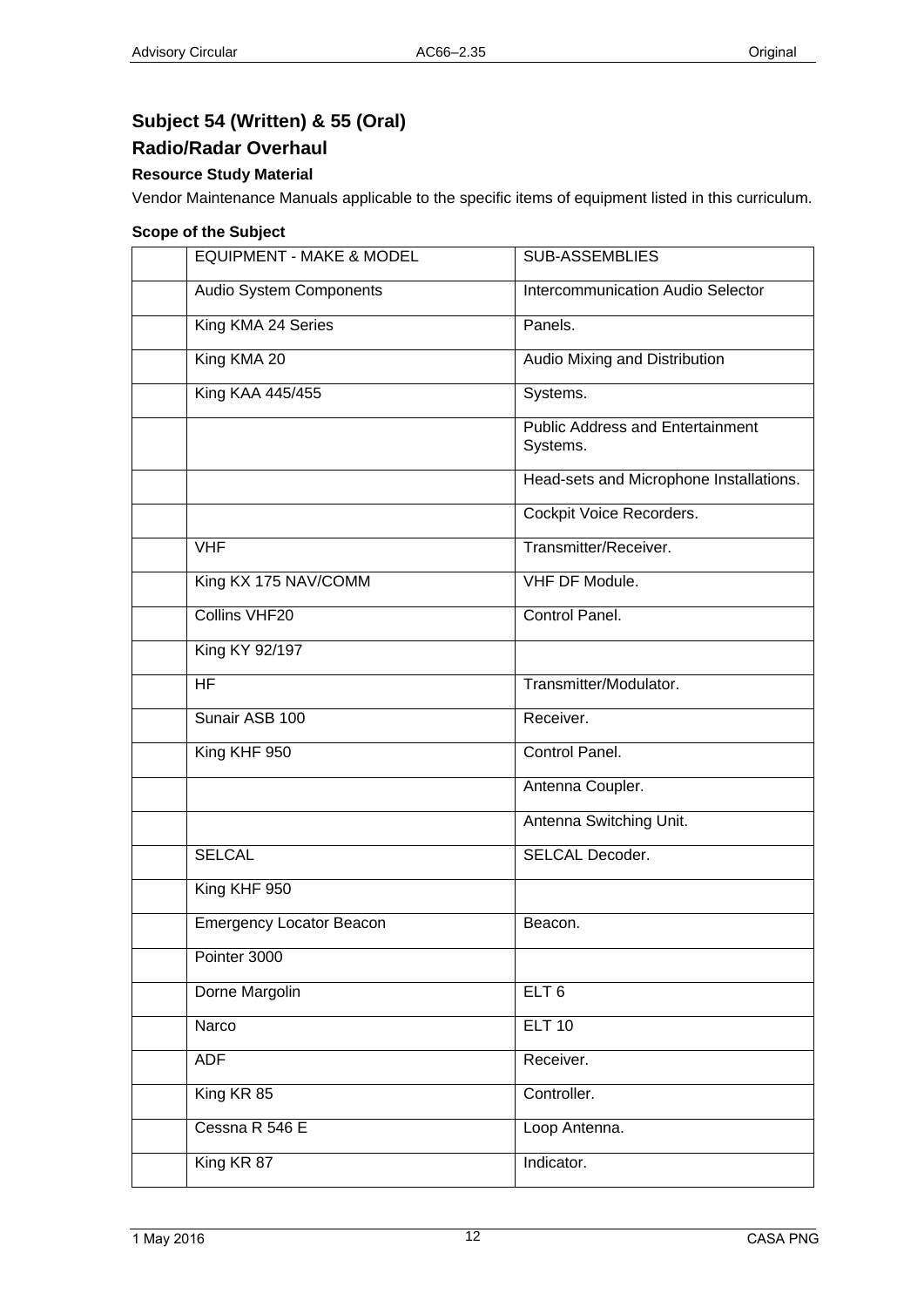| <b>ILS</b>               | GS Receiver.              |
|--------------------------|---------------------------|
| Cessna 443 B             |                           |
| King KN 75               |                           |
| VOR/LOCr                 | Receive.                  |
| King KN 72               | Controller.               |
| Cessna RT 385            | Indicator/Converter.      |
| Collins VTR 351          |                           |
| Marker                   | Receiver.                 |
| Cessna R 402             |                           |
| King KR 21               |                           |
| Omega/VLF/R NAV          | Receiver/Processor Unit.  |
| Global GNS 500/1000      | Controller, Display Unit. |
| <b>LTN 3000</b>          | Antenna Coupler.          |
| Radio Altimeter          | Transmitter/Receiver.     |
| King KRA 10              | Antenna Unit.             |
|                          | Indicator.                |
| <b>ATC Transponder</b>   | Transponder.              |
| King KT 76/76A           | Controller.               |
| Cessna RT 359 A          |                           |
| King KXP 755             |                           |
| <b>DME</b> Interrogator  | Interrogator.             |
| King KN 64               | Control Panel.            |
| Narco DME 190            | Code Converter.           |
| Cessna DME 876 A         | Indicator.                |
| <b>Weather Radar</b>     | Wave Guides.              |
| King KWX 50/60/56        | Antenna Unit.             |
| Bendix RDR 160 XD        | Transmitter/Receiver.     |
| Sperry P40/50            | Indicator.                |
|                          | Control Panel.            |
| Radio Magnetic Indicator | Indicator.                |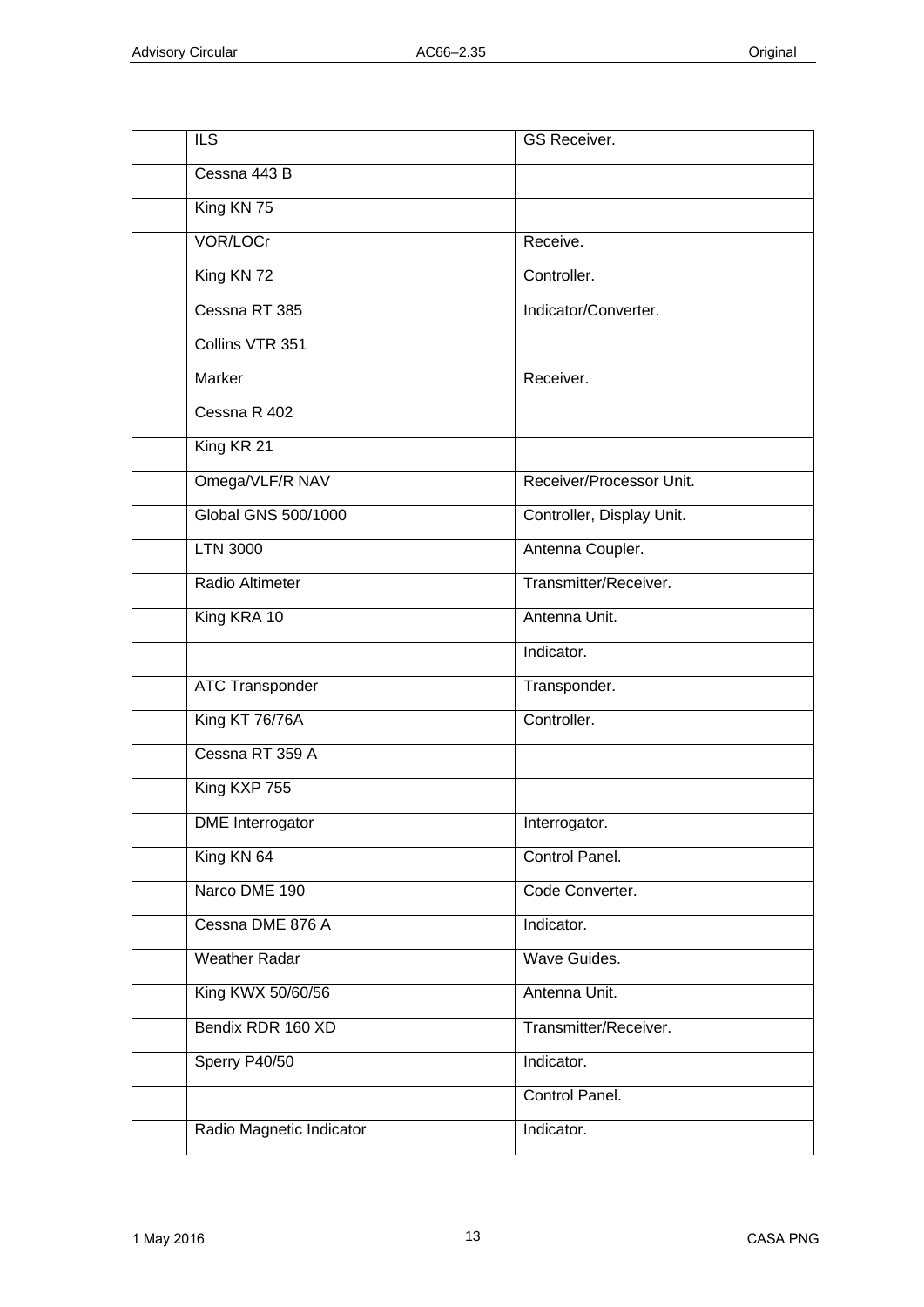| King KNI 582   |  |
|----------------|--|
| Collins RMI 30 |  |

*NOTE: The following books are acceptable alternatives to the A & P Handbooks. EA-ITP-GB General, EA-ITP-AB Airframe, EA-ITP-P Powerplant.* 

| 1. | PRINCIPLES OF<br><b>OPERATION</b>                              | 1              | Select one make and model of each of the above<br>components and understand the construction and<br>principles of operation.                                                                                                             |
|----|----------------------------------------------------------------|----------------|------------------------------------------------------------------------------------------------------------------------------------------------------------------------------------------------------------------------------------------|
| 2. | <b>OVERHAUL</b><br><b>PROCEDURES &amp;</b><br><b>PRACTICES</b> | 2              | Understand the accepted procedures and practices used<br>in the disassembly, repair, replacement, re-assembly,<br>function testing and performance recording of the above<br>components to approved or manufacturers'<br>specifications. |
|    |                                                                | $\overline{2}$ | Know the common techniques for the testing and/or<br>adjustment of:                                                                                                                                                                      |
|    |                                                                |                | frequency selectors/remote control units.<br>servo systems.<br>$\bullet$<br>• radio frequency alignment and tracking of receiver<br>and transmitter circuits.                                                                            |
|    |                                                                | $\overline{2}$ | Know the basic procedure for testing and/or adjusting of:                                                                                                                                                                                |
|    |                                                                |                | audio selecting, mixing and isolation amplifiers.<br>$\bullet$<br>multiplexers.<br>$\bullet$<br>encoders and decoders.<br>head-sets and microphones.<br>cockpit voice recorders.<br>power supplies.                                      |
|    |                                                                | 2              | Know the basic procedures for the overhaul/testing of:                                                                                                                                                                                   |
|    |                                                                |                | antennas.<br>switches.<br>$\bullet$<br>mechanical and electronic relays and<br>controls<br>$\bullet$<br>associated with receivers and transmitters.<br>solid state band and frequency selection equipment.                               |
| 3. | <b>DISCRETE</b><br><b>COMPONENTS</b>                           | 3              | Know how to check the condition of discrete<br>components including:                                                                                                                                                                     |
|    |                                                                |                | resistors.<br>capacitors.<br>vacuum tubes.<br>semiconductor devices, including diodes.<br>transistors and integrated circuits for all common<br>applications.                                                                            |
| 4. | <b>FAULT ANALYSIS</b>                                          | 3              | Know how to fault find by the following detection<br>techniques:                                                                                                                                                                         |
|    |                                                                |                | flow diagrams.<br>voltage.<br>$\bullet$<br>current.<br>$\bullet$<br>gain comparison.<br>$\bullet$<br>signal analysis.                                                                                                                    |